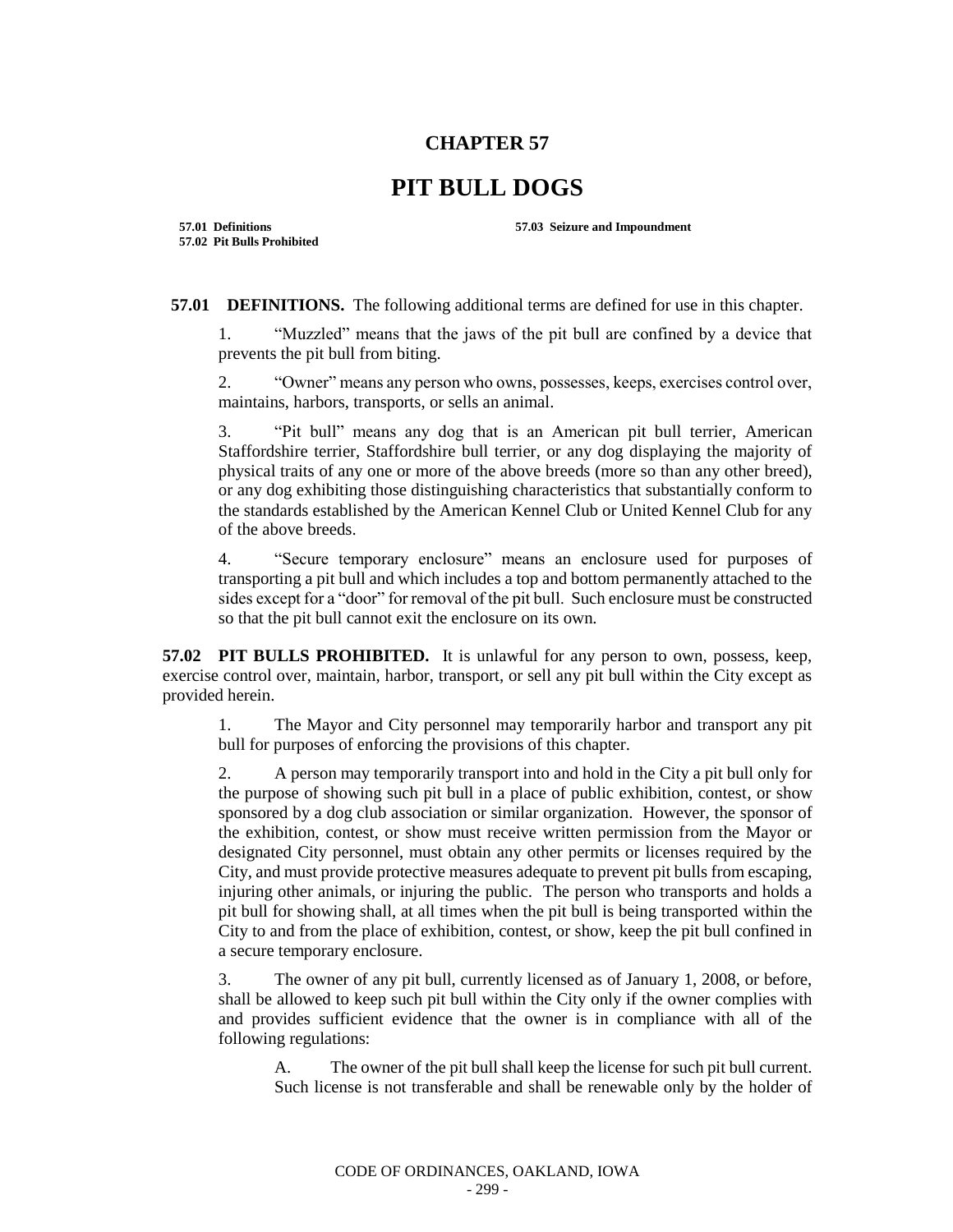the license or by a member of the immediate family of such licensee who is at least eighteen (18) years of age.

B. The owner of a pit bull must be at least eighteen (18) years of age.

C. The owner shall present to the City Clerk proof that the owner has procured liability insurance in the amount of at least \$100,000.00 covering any damage or injury that may be caused by a pit bull during the duration of its license. The policy shall contain a provision requiring the insurance company to provide written notice to the Clerk not less than fifteen (15) days prior to any cancellation, termination, or expiration of the policy.

D. The owner shall, at the owner's own expense, have the pit bull spayed or neutered and shall present to the Clerk written proof from a licensed veterinarian that this sterilization has been performed.

E. The owner shall have an identifying microchip inserted beneath the skin of the pit bull by the Oakland Veterinary Clinic. The Oakland Veterinary Clinic shall maintain a file containing the registration numbers and names of the pit bulls and the names and addresses of the owners. The owner shall notify the Oakland Veterinary Clinic and City Clerk of any change of address.

F. When a pit bull is on the property of the owner, the owner shall at all times keep the pit bull confined indoors or in a securely enclosed and locked pen or structure upon the premises, which structure shall be in the back yard and set back at least ten (10) feet from the nearest property line. No utility meters shall be located in the enclosed area and nothing shall be located in the enclosed area that requires utility personnel or City personnel to have to enter the area. Such pen or structure must have secure sides embedded into the ground no less than one foot or secured into a concrete slab, and a secured top. At all times when a pit bull is away from the property of the owner, the owner shall keep the pit bull either securely leashed, with a leash of a fixed length no longer than four feet, and muzzled, or in a secure temporary enclosure.

G. The owner shall not sell or otherwise transfer the pit bull to any person except a member of the owner's immediate family who is at least eighteen (18) years of age, who will then become the owner and will be subject to all of the provisions of this chapter. The owner shall notify the Clerk within five days in the event that the pit bull is lost, stolen, dies, or has a litter. In the event of a litter, the owner must deliver the puppies to the Oakland Veterinary Clinic for destruction or permanently remove the puppies from the City and provide sufficient evidence of such removal by the time the puppies are weaned, but in no event shall the owner be allowed to keep in the City a pit bull puppy born after January 1, 2009, and is more than eight weeks old. Any pit bull puppies kept contrary to the provisions of this subsection are subject to immediate impoundment and disposal pursuant to Section 57.03 of this chapter.

H. The owner shall have posted at each possible entrance to the owner's property where the pit bull is kept, a conspicuous and clearly legible pit bull sign. Such pit bull sign must be at least eight inches by ten inches in rectangular dimensions and shall contain only the words "PIT BULL DOG" in lettering not less than two inches in height.

Failure by the owner to comply and remain in compliance with any of the terms of any applicable exception shall subject the pit bull to immediate impoundment and disposal,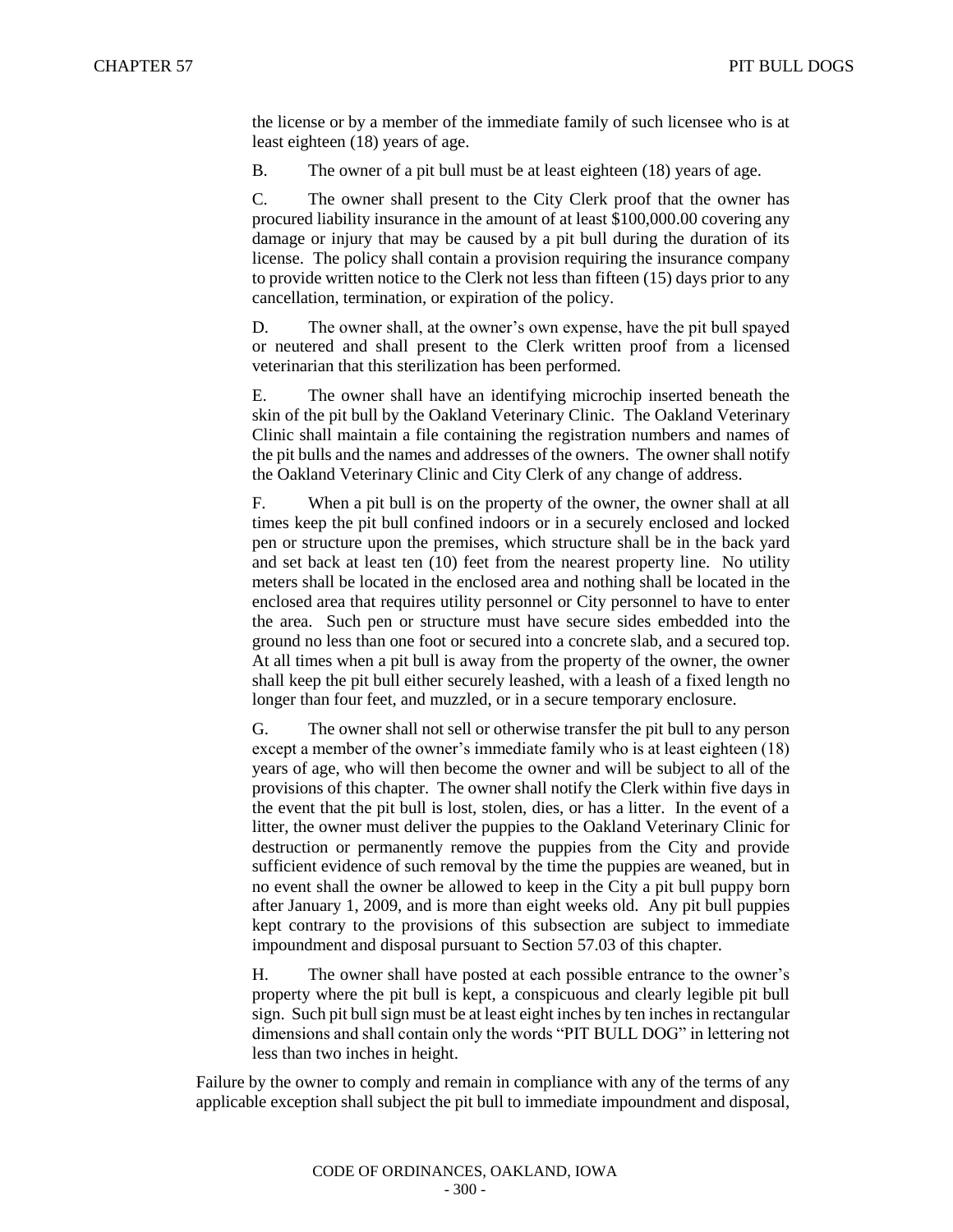and shall operate to prevent the owner from asserting such exceptions as a defense in any prosecution.

4. The owner of any pit bull over the age of eight weeks which is not licensed as of January 1, 2008, shall not be allowed to keep such pit bull within the City.

## **57.03 SEIZURE AND IMPOUNDMENT.**

1. Notwithstanding any provisions to the contrary, the Mayor or designated City personnel are authorized to immediately impound any pit bull found in the City which does not fall within the exceptions listed in Section 57.02, and any Animal Shelter/Veterinarian may house or dispose of such pit bull in such manner as the Mayor or designated City personnel may deem appropriate, except as the procedures in subsection 2 below otherwise require.

2. When the Mayor or designated City personnel have impounded any pit bull dog pursuant to this section, and the owner of such dog disputes the classification of such dog as a pit bull, the owner of such dog may file a written petition with the City Clerk for a hearing concerning such classification no later than seven days after impoundment. Such petition shall include the name and address, including mailing address, of the petitioner. The City Clerk will then issue a notice of hearing date by mailing a copy to the petitioner's address no later than ten (10) days prior to the date of the hearing. When no written request from the owner for a hearing is received by the City Clerk within seven days of impoundment, the pit bull shall be humanely destroyed.

3. The hearing, if any, will be held before the City Council. The owner of such dog shall bear the burden of proof. Any facts that the owner wishes to be considered shall be submitted under oath or affirmation, either in writing or orally at the hearing. The City Council shall make a final determination whether the dog is a pit bull. Such final determination shall be considered a final order of the City.

4. If the dog is found to be a pit bull, it shall be humanely destroyed, unless the owner produces evidence deemed sufficient by the City Council that the pit bull is to be permanently taken out of the City, and the owner pays the cost of impoundment. If the dog is found not to be a pit bull, the dog shall be released to the owner.

5. The procedures in this section shall not apply (and the owner is not entitled to such a hearing) with respect to any dog that was impounded as the immediate result of an attack or bite. In those instances, the dog shall be handled, and the procedures governed by the provisions of Chapter 55 of this Code of Ordinances.